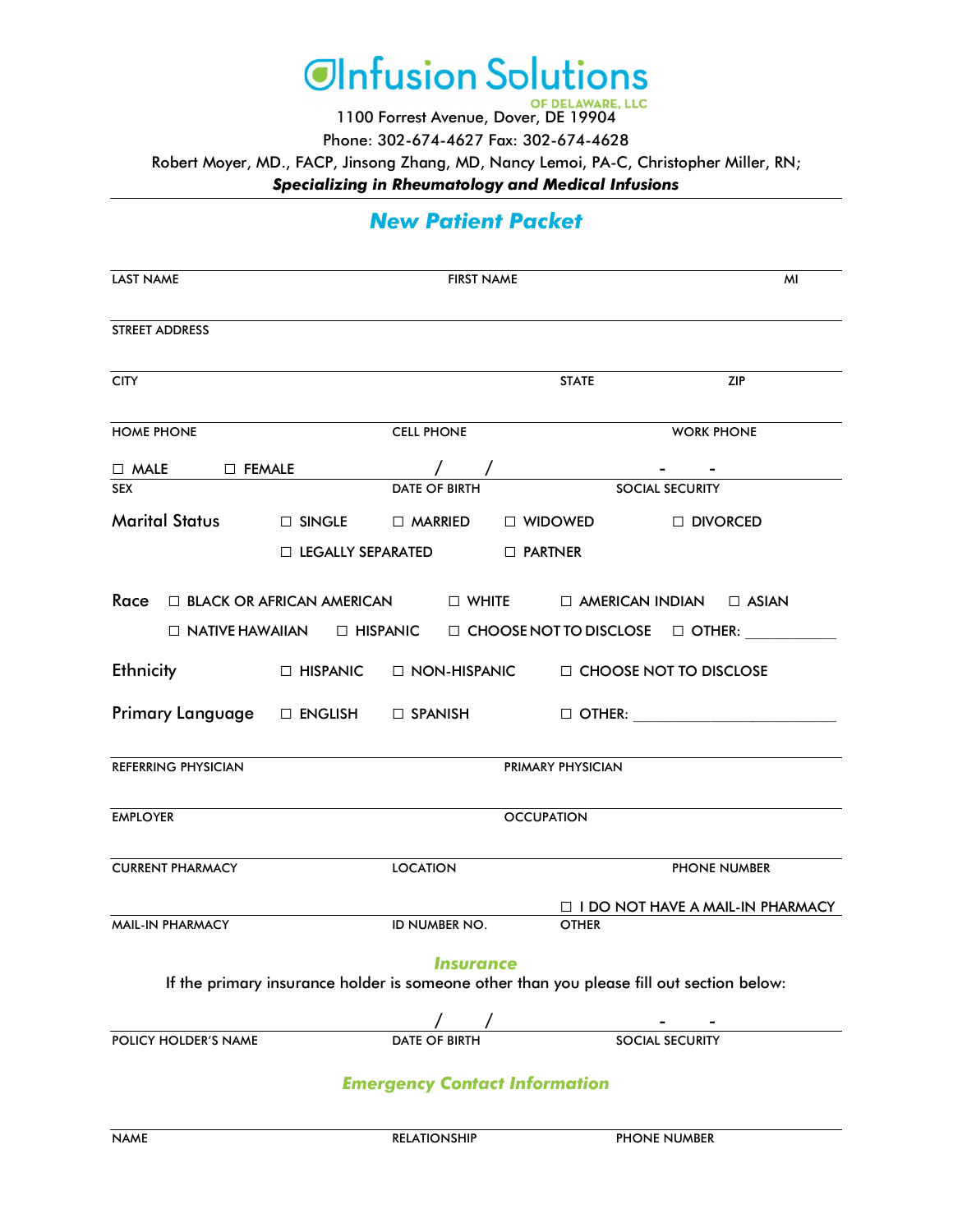

1100 Forrest Avenue, Dover, DE 19904 Phone: 302-674-4627 Fax: 302-674-4628 Robert Moyer, MD., FACP, Jinsong Zhang, MD, Nancy Lemoi, PA-C, Christopher Miller, RN; *Specializing in Rheumatology and Medical Infusions* 

# *Notice of Privacy Practices*

You have the right to request a restriction of your protected health information. This means you may ask us not to use or disclose any part of your protected health information for the purposes of treatment, payment, or health care operations. You may also request that any part of your protected health information not be disclosed to family members or friends who may be involved in your care or for notification purposes as described in this Notice of Privacy Practices. Your request must state the specific restriction requested and to whom you want the restriction to apply to.

Your physician is not required to agree to a restriction that you may request. If the physician believes it is in your best interest to permit use and disclosure of your protected health information, your protected health information will not be restricted. You then have the right to use another Healthcare Professional.

You have the right to request to receive confidential communications from us by alternative means or at an alternative location. You have the right to obtain a paper copy of this notice from us, upon request, even if you have agreed to accept this notice alternatively, i.e. electronically.

You have the right to have your physician amend your protected health information. If we deny your request for amendment, you have the right to file a statement of disagreement with us and we may prepare a rebuttal to your statement and will provide you with a copy of any such rebuttal.

You have the right to receive an accounting of certain disclosures we have made, if any of your protected health information.

We reserve the right to change the terms of this notice and will inform you by mail of any changes. You have the right to object or withdraw as provided by this notice.

Complaints: You may complain to us or to the Secretary of Health and Human Services if you believe your privacy rights have been violated by us. You may file a complaint with us by notifying our privacy contact of your complaint. We will not retaliate against you for filing a complaint.

| <b>PATIENT SIGNATURE</b> | DATE |
|--------------------------|------|
|                          |      |

#### WITNESS SIGNATURE **DATE**

#### *E-Mail/Portal Consent*

To better accommodate our patients, we are now able to reach patients by secure E-mail. If you agree to receive E-mails from our office (in reference to any non-urgent labs, X-ray, MRIs etc. results) please place your E-mail address and name on the line below.

☐ I do not have an E-mail/do not wish to give my E-mail

☐ I give Infusion Solutions of Delaware, LLC permission to contact me via E- mail for non-urgent lab results, X-ray results, etc. The E-mail address I would like to have sent to is: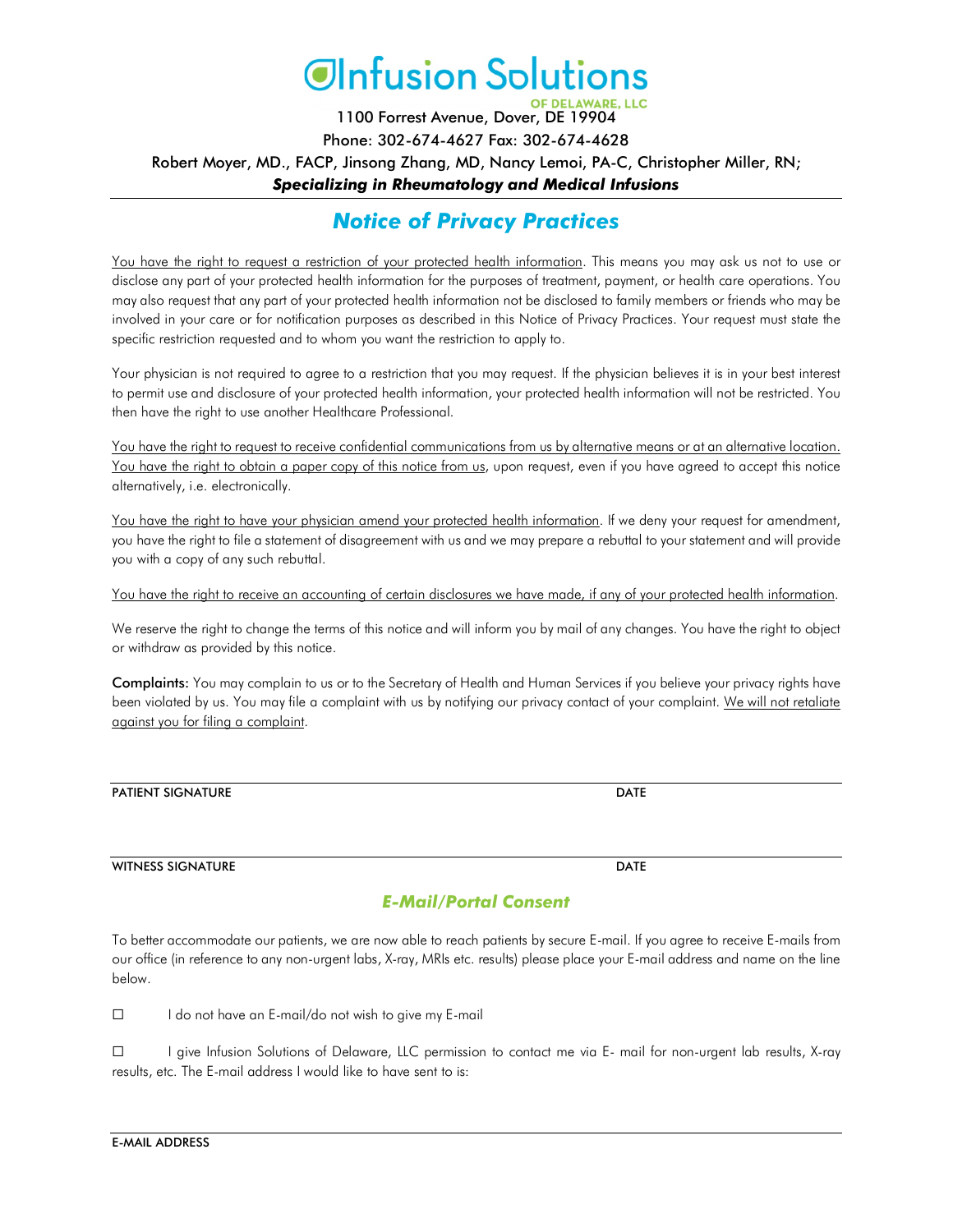# **OInfusion Solutions**

OF DELAWARE, LLC

Name \_\_\_\_\_\_\_\_\_\_\_\_\_\_\_\_\_\_\_\_\_\_\_\_\_\_\_\_\_\_\_\_\_\_\_

| <b>Medication Allergies</b> |                          |  |  |
|-----------------------------|--------------------------|--|--|
| <b>Drug Name</b>            | <b>Reaction if known</b> |  |  |
|                             |                          |  |  |
|                             |                          |  |  |
|                             |                          |  |  |
|                             |                          |  |  |
|                             |                          |  |  |
|                             |                          |  |  |

Include vitamins, herbals, supplements, and over-thecounter drugs

| Medication<br><b>Name</b> | <b>Strength</b> | Frequency |
|---------------------------|-----------------|-----------|
|                           |                 |           |
|                           |                 |           |
|                           |                 |           |
|                           |                 |           |
|                           |                 |           |
|                           |                 |           |
|                           |                 |           |
|                           |                 |           |
|                           |                 |           |
|                           |                 |           |
|                           |                 |           |
|                           |                 |           |
|                           |                 |           |
|                           |                 |           |
|                           |                 |           |
|                           |                 |           |
|                           |                 |           |
|                           |                 |           |
|                           |                 |           |
|                           |                 |           |
|                           |                 |           |
|                           |                 |           |

| <b>Broken Bones or</b><br><b>Fractures</b> | <b>Site</b> | Date |
|--------------------------------------------|-------------|------|
|                                            |             |      |
|                                            |             |      |
|                                            |             |      |
|                                            |             |      |

| <b>Surgery (ex. Total</b><br>knee replacement) | Details (ex.<br>Left/Right) | <b>Date</b> |
|------------------------------------------------|-----------------------------|-------------|
|                                                |                             |             |
|                                                |                             |             |
|                                                |                             |             |
|                                                |                             |             |
|                                                |                             |             |
|                                                |                             |             |
|                                                |                             |             |
|                                                |                             |             |
|                                                |                             |             |
|                                                |                             |             |
|                                                |                             |             |
|                                                |                             |             |
|                                                |                             |             |
|                                                |                             |             |
|                                                |                             |             |
|                                                |                             |             |

| <b>Doctors</b> | <b>Specialty</b> | <b>Phone</b>  |
|----------------|------------------|---------------|
| <b>Name</b>    |                  | <b>Number</b> |
|                |                  |               |
|                |                  |               |
|                |                  |               |
|                |                  |               |
|                |                  |               |
|                |                  |               |
|                |                  |               |
|                |                  |               |

| <b>Family History</b>                                             |  |  |  |  |
|-------------------------------------------------------------------|--|--|--|--|
| <b>Father</b>                                                     |  |  |  |  |
| $\Box$ Alive $\Box$ Deceased $\Box$ DM $\Box$ HTN                 |  |  |  |  |
| $\Box$ Heart Disease $\Box$ Stroke $\Box$ Mental Health           |  |  |  |  |
| $\Box$ Cancer:<br>$\Box$ Other:                                   |  |  |  |  |
| <b>Mother</b>                                                     |  |  |  |  |
| $\Box$ Alive $\Box$ Deceased $\Box$ DM $\Box$ HTN                 |  |  |  |  |
| $\Box$ Heart Disease $\Box$ Stroke $\Box$ Mental Health           |  |  |  |  |
| □ Other:<br><b>□Cancer:</b>                                       |  |  |  |  |
| Siblings # of brothers: # of sisters:                             |  |  |  |  |
| $\square$ Alive $\;\square$ Deceased $\square$ DM $\;\square$ HTN |  |  |  |  |
| $\Box$ Heart Disease $\Box$ Stroke $\Box$ Mental Health           |  |  |  |  |
| ∐Cancer:<br>$\Box$ Other:                                         |  |  |  |  |
| Children # of sons:<br># of daughters:                            |  |  |  |  |
| $\Box$ Alive $\Box$ Deceased $\Box$ DM<br><b>THTN</b>             |  |  |  |  |
| Heart Disease □ Stroke □ Mental Health                            |  |  |  |  |
| Other:<br><b>ICancer:</b>                                         |  |  |  |  |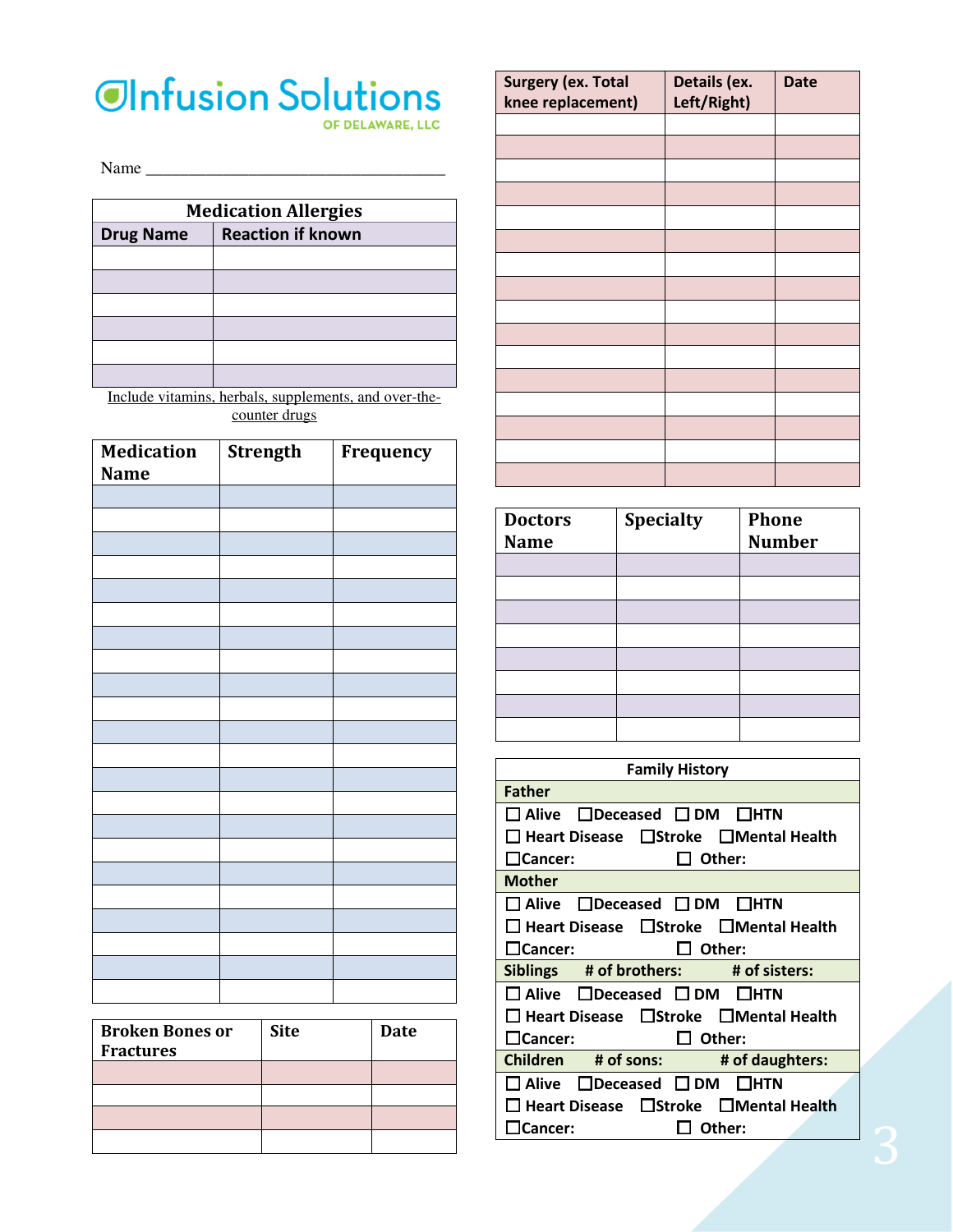# **Medical History**

- 1. Briefly describe your problem and where your pain is if applicable:
- 2. How long have you had this problem?
- 3. List any previous treatment for this problem.

4. Have you ever had any significant medical problems such as:

| <b>Diabetes</b>                           |  | <b>High Blood Pressure</b> |  | Stroke                    |  |  |
|-------------------------------------------|--|----------------------------|--|---------------------------|--|--|
| <b>Heart Attack</b>                       |  | Cancer: _____              |  | Tuberculosis              |  |  |
| <b>Bleeding Disorder</b>                  |  | Liver Problems             |  | <b>Kidney Problems</b>    |  |  |
| <b>Lung Disease</b>                       |  | Arthritis                  |  | Oral Ulcer                |  |  |
| GI (stomach) Bleed                        |  | Acid Reflux                |  | Weight Loss               |  |  |
| Rash                                      |  | Sleep Disturbance          |  | <b>Nail Abnormalities</b> |  |  |
| Neuropathy (loss of sensation/tingling)   |  | Dry Eyes                   |  | Dry Mouth                 |  |  |
| <b>Pregnancy Loss</b>                     |  | Hepatitis                  |  | Stomach Ulcer             |  |  |
| Prolonged Fever                           |  | Raynauds                   |  | Eye Inflammation          |  |  |
| Abnormal Chest X-Ray                      |  | + PPD Skin Test            |  |                           |  |  |
| Myalgia (joint pain) if so, where:        |  |                            |  |                           |  |  |
| Joint Swelling if so, where:              |  |                            |  |                           |  |  |
| Morning joint stiffness if yes, how long: |  |                            |  |                           |  |  |
| Other significant medical problems:       |  |                            |  |                           |  |  |
|                                           |  |                            |  |                           |  |  |

5. Do/did you smoke (ever)?  $\Box$  No  $\Box$  Yes, see below:

**Smoker:**  $\Box$ Light smoker (1-9 a day),  $\Box$ moderate smoker (10-19 a day),  $\Box$  Heavy smoker (20-39 a day)  $\Box$  Ready to quit,  $\Box$  thinking about quitting,  $\Box$  not ready to quit **Previous smoker:** □EX-Light smoker (1-9 a day), □EX-moderate smoker (10-19 a day)  $\square$  EX-Heavy smoker (20-39 a day) How long ago did you quit: \_\_\_\_\_\_\_\_\_\_\_\_\_\_\_\_\_\_\_\_\_\_\_

6. **Alcohol:** Did you have a drink containing alcohol in the past year?  $\Box$  Yes  $\Box$  No

If yes, how often  $\Box$  Monthly or less,  $\Box$  Two to four times a month,  $\Box$  two to three times per week,  $\Box$  four or more times a week

If yes, how many drinks did you have on a typical day when you were drinking?  $\Box$ 1-2,  $\Box$ 3-4,  $\Box$ 5-6,  $\Box$ 7-9,  $\Box$ 10 or more

If yes, how often did you have 6 or more drinks on one occasion in the past year?  $\Box$  Never,

 $\Box$  less than monthly,  $\Box$  monthly,  $\Box$  weekly,  $\Box$  daily or almost daily

7. Are you currently working?  $\cdot$ No  $\cdot$ Yes

If no, how long and why have you been out of work?

8. Have you ever seen another rheumatologist or infectious disease specialist, and if so whom and when?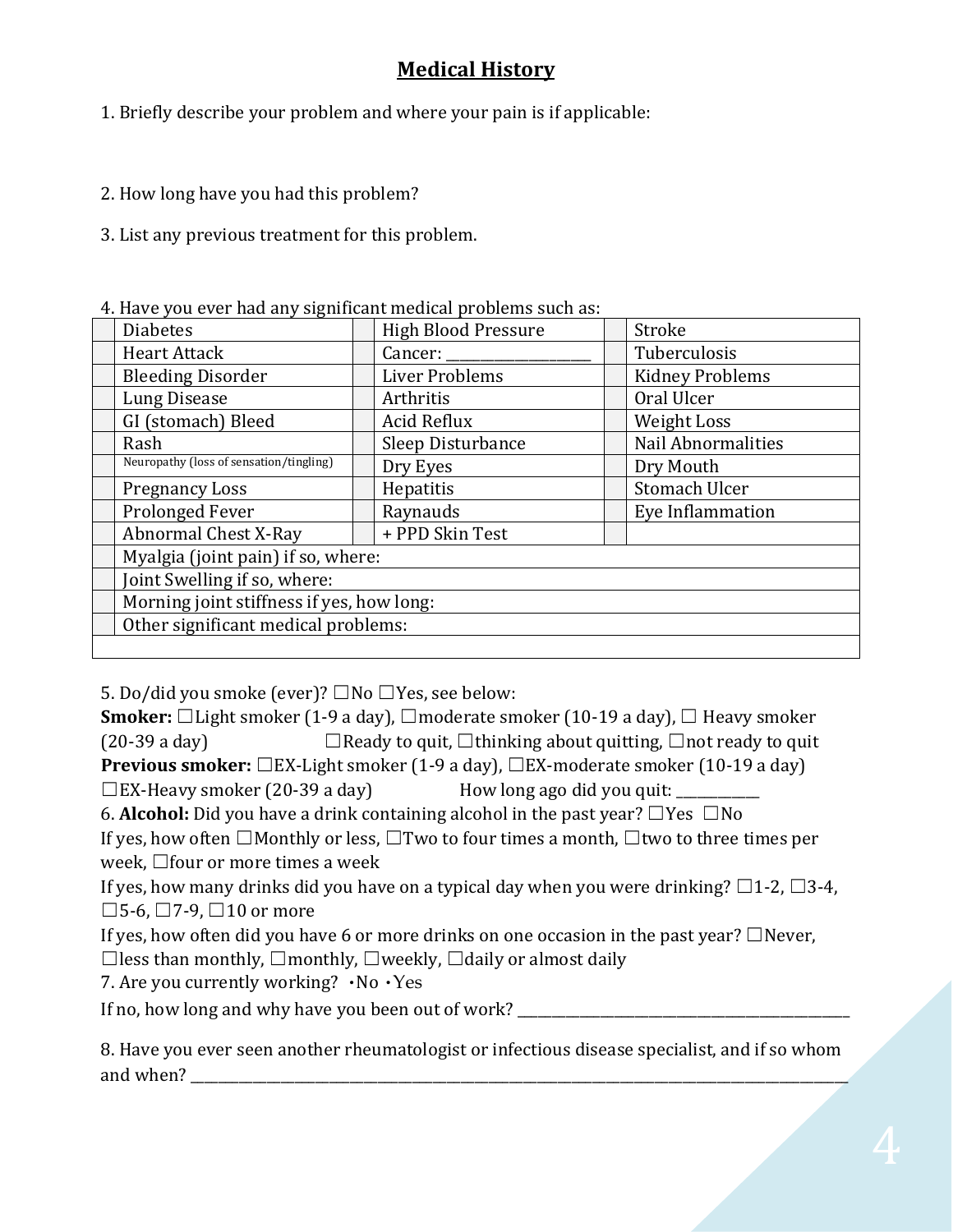#### **PHONE MESSAGE CONSENT**

Infusion Solutions of Delaware may need to contact you to discuss medical and or financial information. If you are not available we may wish to leave a voice message or give the message to a spouse etc. **Please fill out only ONE of the following sections below to make your preference known.** 

| A. I DO CONSENT TO LEAVE DETAILED MESSAGES:                                                                                                   |                                                                                                             |
|-----------------------------------------------------------------------------------------------------------------------------------------------|-------------------------------------------------------------------------------------------------------------|
|                                                                                                                                               |                                                                                                             |
| Solutions of Delaware LLC and their staff to leave phone messages regarding my medical care and/or                                            |                                                                                                             |
| financial status with the following:                                                                                                          |                                                                                                             |
| Initial for each                                                                                                                              |                                                                                                             |
| <u>equal</u> My home phone answering machine                                                                                                  |                                                                                                             |
| My cell phone voice mail                                                                                                                      |                                                                                                             |
| I also give my consent to Infusion Solutions of Delaware, LLC to disclose my health/billing information to the<br>following: Initial for each |                                                                                                             |
|                                                                                                                                               |                                                                                                             |
|                                                                                                                                               |                                                                                                             |
| <b>B. I DO NOT CONSENT TO LEAVE DETAILED MESSAGES:</b><br>machine, voice mail or with others, with the exception of appointment reminders.    | and I do not authorize detailed messages regarding my medical care and/or financial be left on an answering |

### **Patient/ Authorized Person's Signature**

- I authorize release of any medical information necessary to process this claim, and request payment of insurance benefits be paid directly to Infusion Solutions of Delaware, LLC.
- I also authorize release of my medical information necessary to process disability, loss of income, or any other form requested by myself or my insurance company on my behalf.
- I further authorize the release of above requested information via FAX transmission.
- I agree to provide the necessary information for billing this claim.
- I understand that there is a no-show fee of \$25 for follow up appointments and \$100 for first time consults for appointments not canceled within 24 hours
- If co-pay assistance is available, I give Infusion Solutions of Delaware, LLC permission to submit benefit investigation forms and copay assistance program applications on my behalf.
- I UNDERSTAND THAT I AM RESPONSIBLE FOR CHARGES NOT PAID BY INSURANCE
- In the event that any account is placed with a third party for collection, I agree to pay the collection fee of 35-50% of the balance owed on the account.

| Signed  | Date: |  |
|---------|-------|--|
| Witness | Date: |  |